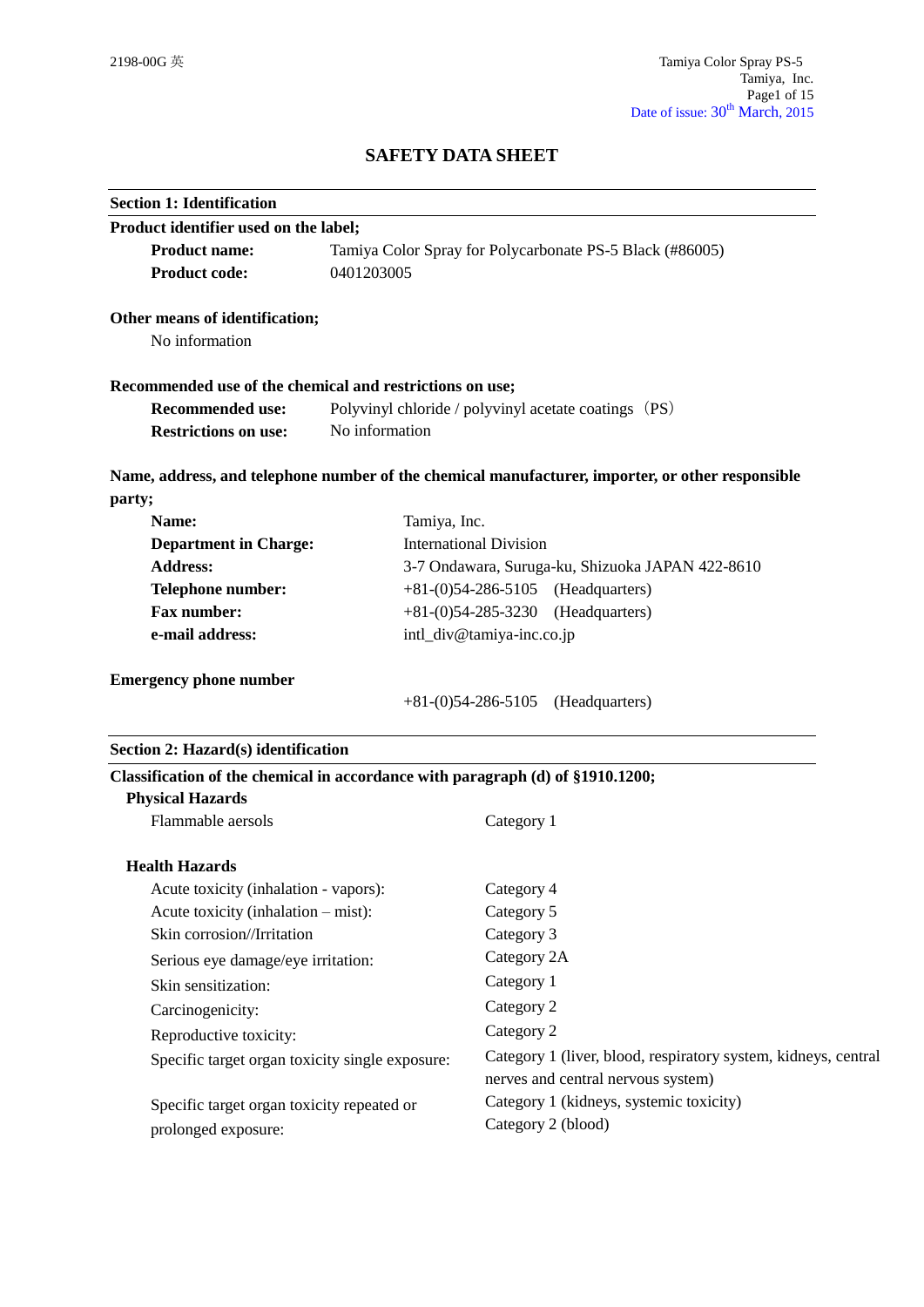## **Environmental Hazards**

Hazardous to the aquatic environment (acute) Category 3

#### **Other Hazards**

Contact of liquefied gas with skin may cause frostbite.

**Signal word, hazard statement(s), symbol(s) and precautionary statement(s) in accordance with paragraph (f) of §1910.1200;**

**Symbol(s)**



| <b>Signal word</b>                | <b>Danger</b>                                                  |
|-----------------------------------|----------------------------------------------------------------|
| <b>Hazard Statement(s)</b>        | H222: Extremely flammable aerosol                              |
|                                   | H229: Pressurized container: may burst if heated               |
|                                   | H316: Causes mild skin irritation                              |
|                                   | H317: May cause an allergic skin reaction                      |
|                                   | H319: Causes serious eye irritation                            |
|                                   | H332: Harmful if inhaled                                       |
|                                   | H333: May be harmful if inhaled                                |
|                                   | H351: Suspected of causing cancer                              |
|                                   | H361: Suspected of damaging fertility or the unborn child      |
|                                   | H370: Causes damage to organs (liver, blood, respiratory       |
|                                   | system, kidneys, central nerves and central nervous system)    |
|                                   | H372: Causes damage to organs (kidneys, systemic toxicity)     |
|                                   | through prolonged or repeated exposure                         |
|                                   | H373: May cause damage to organs (blood) through               |
|                                   | prolonged or repeated exposure                                 |
|                                   | H402: Harmful to aquatic life                                  |
| <b>Precautionary Statement(s)</b> |                                                                |
| [Prevention]                      | P201: Obtain special instructions before use.                  |
|                                   | P202: Do not handle until all safety precautions have been     |
|                                   | read and understood.                                           |
|                                   | P210: Keep away from heat/sparks/open flames/hot surfaces. -   |
|                                   | No smoking.                                                    |
|                                   | P211: Do not spray on an open flame or other ignition source.  |
|                                   | P233: Keep container tightly closed.                           |
|                                   | P240: Ground/bond container and receiving equipment.           |
|                                   | P241: Use explosion-proof electrical/ventilating/              |
|                                   | lighting/equipment.                                            |
|                                   | P242: Use only non-sparking tools.                             |
|                                   | P243: Take precautionary measures against static discharge.    |
|                                   | P251: Pressurized container: Do not pierce or burn, even after |
|                                   | use.                                                           |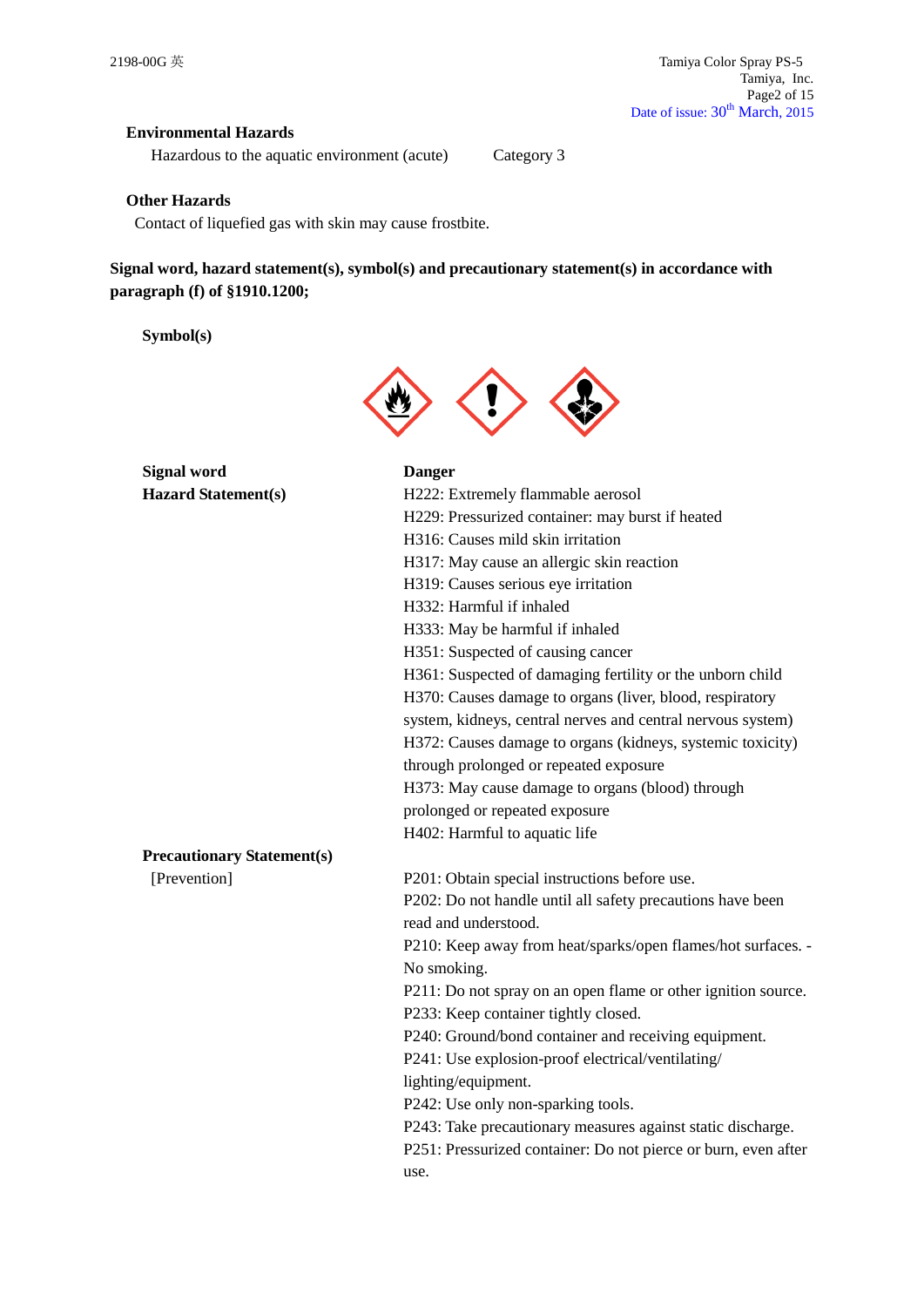|                      | P260: Do not breathe dust/fume/gas/mist/ vapors/spray.         |
|----------------------|----------------------------------------------------------------|
|                      | P264: Wash hands thoroughly after handling.                    |
|                      | P270: Do not eat, drink or smoke when using this product.      |
|                      | P271: Use only outdoors or in a well-ventilated area.          |
|                      | P272: Contaminated work clothing must not be allowed out of    |
|                      | the workplace.                                                 |
|                      | P273: Avoid release to the environment.                        |
|                      | P280: Wear protective gloves/protective clothing/eye           |
|                      | protection/face protection.                                    |
| [Emergency response] | P302+P352: If on skin: Wash with plenty of water.              |
|                      | P303+P361+P353: If on skin (or hair): Take off immediately     |
|                      | all contaminated clothing. Rinse skin with water/shower.       |
|                      | P304+P340: If inhaled: Remove person to fresh air and keep     |
|                      | comfortable for breathing.                                     |
|                      | P305+P351+P338: If in eyes: Rinse cautiously with water for    |
|                      | several minutes. Remove contact lenses, if present and easy to |
|                      | do. Continue rinsing.                                          |
|                      | P308+P311: If exposed or concerned: Call a poison              |
|                      | center/doctor.                                                 |
|                      | P308+P313: If exposed or concerned: Get medical                |
|                      | advice/attention.                                              |
|                      | P312: Call a poison center/doctor/if you feel unwell.          |
|                      | P314: Get medical advice/attention if you feel unwell.         |
|                      | P333+P313: If skin irritation or rash occurs: Get medical      |
|                      | advice/attention.                                              |
|                      | P337+P313: If eye irritation persists: Get medical             |
|                      | advice/attention.                                              |
|                      | P363: Wash contaminated clothing before reuse.                 |
|                      | P370+P378: In case of fire: Use suitable extinguishing media   |
|                      | to extinguish.                                                 |
| [Storage]            | P403+P235: Store in a well-ventilated place. Keep cool.        |
|                      | P405: Store locked up.                                         |
|                      | P410+P412: Protect from sunlight. Do not expose to             |
|                      | temperatures exceeding 40°C/104 °F.                            |
| [Disposal]           | P501: Dispose of contents/container in accordance with         |
|                      | local/regional/national/international regulations.             |

## **Description of any hazards not otherwise classified;**

No information

## **Ingredient with unknown acute toxicity in the mixture**

5 - 10 % of the mixture consists of ingredients of unknown acute toxicity.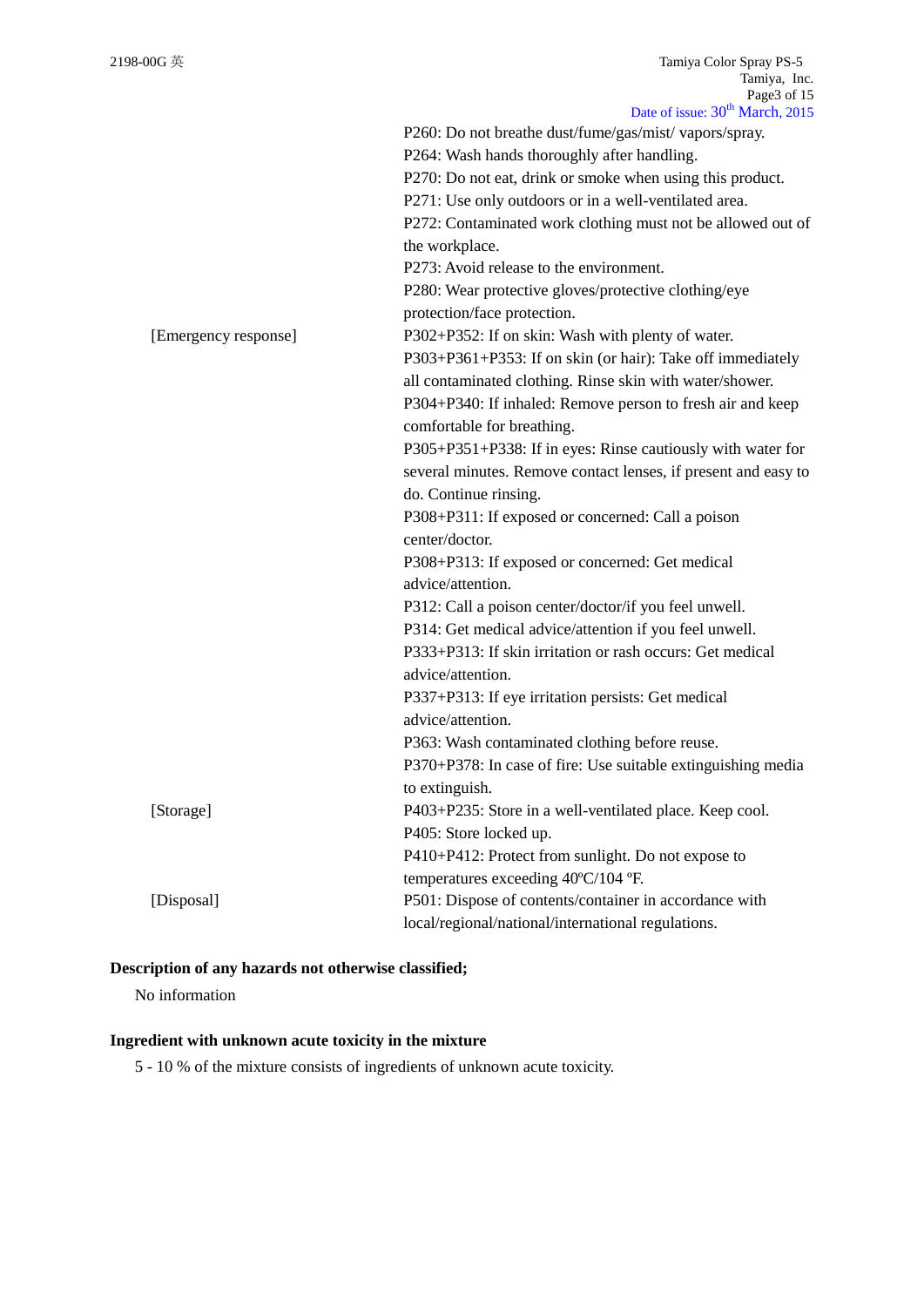| Compositions (contents of the product)         |                |                                                      |                              |
|------------------------------------------------|----------------|------------------------------------------------------|------------------------------|
| Chemical name                                  | CAS No.        | Concentration/<br>concentration<br>ranges (wt $\%$ ) | Chemical Formula             |
| Polyvinyl                                      |                |                                                      |                              |
| chloride-polyvinyl                             |                | $5 - 10$                                             |                              |
| acetate                                        |                |                                                      |                              |
| Butyl acetate                                  | 123-86-4       | $5 - 15$                                             | $C_6H_{12}O_2$               |
| iso-Butyl acetate                              | 110-19-0       | $5-10$                                               | $C_6H_{12}O_2$               |
| Methyl isobutyl ketone                         | $108 - 10 - 1$ | $5 - 15$                                             | $C_6H_{12}O$                 |
| Ethylene glycol<br>mono- <i>n</i> -butyl ether | 111-76-2       | $1 - 5$                                              | $C_6H_{14}O_2$               |
| iso-Butyl alcohol                              | $78 - 83 - 1$  | $1 - 5$                                              | $C_4H_{10}O$                 |
| Acetone                                        | $67-64-1$      | $5 - 15$                                             | $C_3H_6O$                    |
| Cyclohexanone                                  | 108-94-1       | $\leq$ 1                                             | $C_6H_{10}O$                 |
| Diacetone alcohol                              | 123-42-2       | $1 - 5$                                              | $C_6H_{12}O_2$               |
| Vinyl acetate                                  | 108-05-4       | 0.5                                                  | $C_4H_6O$                    |
| Carbon black                                   | 1333-86-4      | <1                                                   | $\mathsf{C}$                 |
| Other ingredients                              |                | $1 - 5$                                              | $\qquad \qquad \blacksquare$ |
| Dimethyl ether<br>(as propellant)              | 115-10-6       | $40 - 50$                                            | $C_2H_6O$                    |

## **Section 3: Composition/information on ingredients**

|  |  |  |  | <b>Section 4: First-aid measures</b> |
|--|--|--|--|--------------------------------------|
|--|--|--|--|--------------------------------------|

|                   | Necessary first-aid measures by relevant routes of exposure;                                                              |
|-------------------|---------------------------------------------------------------------------------------------------------------------------|
| <b>IF INHALED</b> | If inhaled a large volume of vapor or gases, immediately<br>remove victim to fresh air and keep patient at rest and warm. |
|                   | If not breathing or breathing is weakened, give artificial<br>respiration.                                                |
|                   | If you feel unwell after inhaling vapor or gases, keep at rest<br>under fresh air and get medical advice/attention.       |
| <b>IF ON SKIN</b> | Wipe off with a dry cloth then wash the contaminated area<br>with soap and water.                                         |
|                   | Take off immediately all contaminated clothing.                                                                           |
|                   | Wash contaminated area with plenty of soap and water.                                                                     |
|                   | If exposed to the solvent to the whole body, wash thoroughly                                                              |
|                   | by taking a bath or shower.                                                                                               |
|                   | When suffering from frostbite due to contact with the                                                                     |
|                   | liquefied gas, rinse skin with plenty of regular/warm water<br>without taking off clothes.                                |
|                   | If appearance changes or pain occur, get medical                                                                          |
|                   | advice/attention.                                                                                                         |
| <b>IF IN EYES</b> | Rinse cautiously with water for several minutes.                                                                          |
|                   | Remove contact lenses, if present and easy to do. Continue<br>rinsing.                                                    |
|                   | If pain continues, immediately get medical advice/attention.                                                              |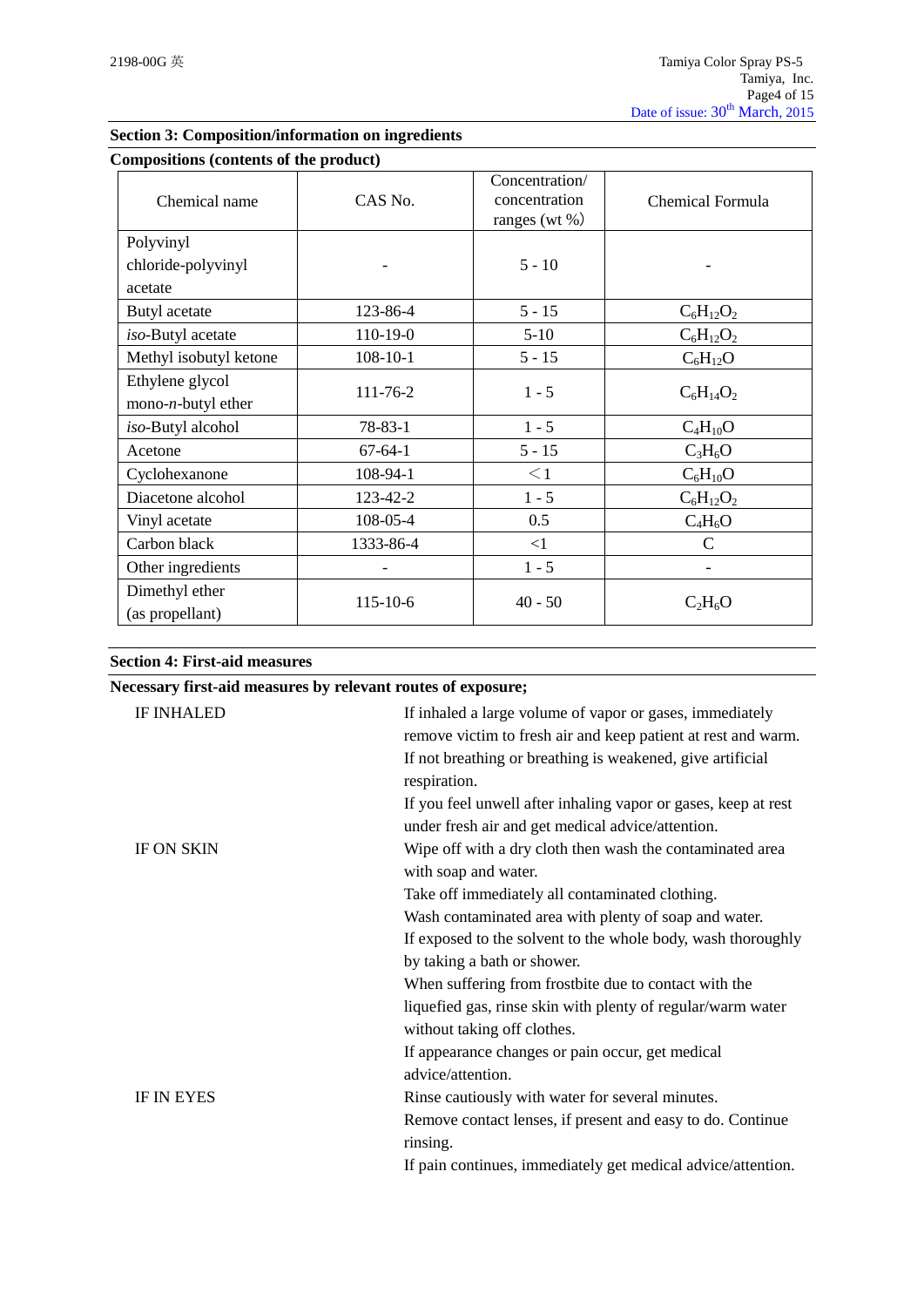IF SWALLOWED As this product is volatile, vomiting may increase risk. Immediately get medical advice/attention. Wash mouth out thoroughly with water. If unconscious, do not give anything by mouth.

#### **Most important symptoms/effects, acute and delayed;**

May cause an allergic skin reaction.

Causes serious eye irritation.

Harmful if inhaled.

Suspected of causing cancer.

Suspected of damaging fertility or the unborn child.

Causes damage to organs.

Causes damage to organs through prolonged or repeated exposure.

May cause damage to organs through prolonged or repeated exposure.

#### **Indication of immediate medical attention and special treatment needed, if necessary;**

No information

#### **Section 5: Fire-fighting measures**

#### **Suitable (and unsuitable) extinguishing media;**

#### **Suitable extinguishing media:**

Keep away from aerosol products that might explode when exposed to high temperatures. Do not use water.

In case of a small-scale fire: dry chemical powder, carbon dioxide or alcohol resistance foam. In case of a large-scale fire: carbon dioxide, fire foam, dry chemical powder or dry sand.

#### **Unsuitable extinguishing media**

Direct water

#### **Specific hazards arising from the chemical;**

Aerosol containers may explode in fire. Content is highly flammable combustible liquid.

#### **Special protective equipment and precautions for fire-fighters;**

Immediately extinguish a fire with fire extinguisher.

Use the specified fire extinguisher.

Immediately remove nearby flammable materials.

Take action from windward. Avoid breathing toxic gases (e.g.  $CO$ ,  $NO<sub>x</sub>$ ).

Ensure to wear suitable protective equipment (e.g. heat resistant protective clothing, protective glasses and self-contained compressed air breathing apparatus) in firefighting.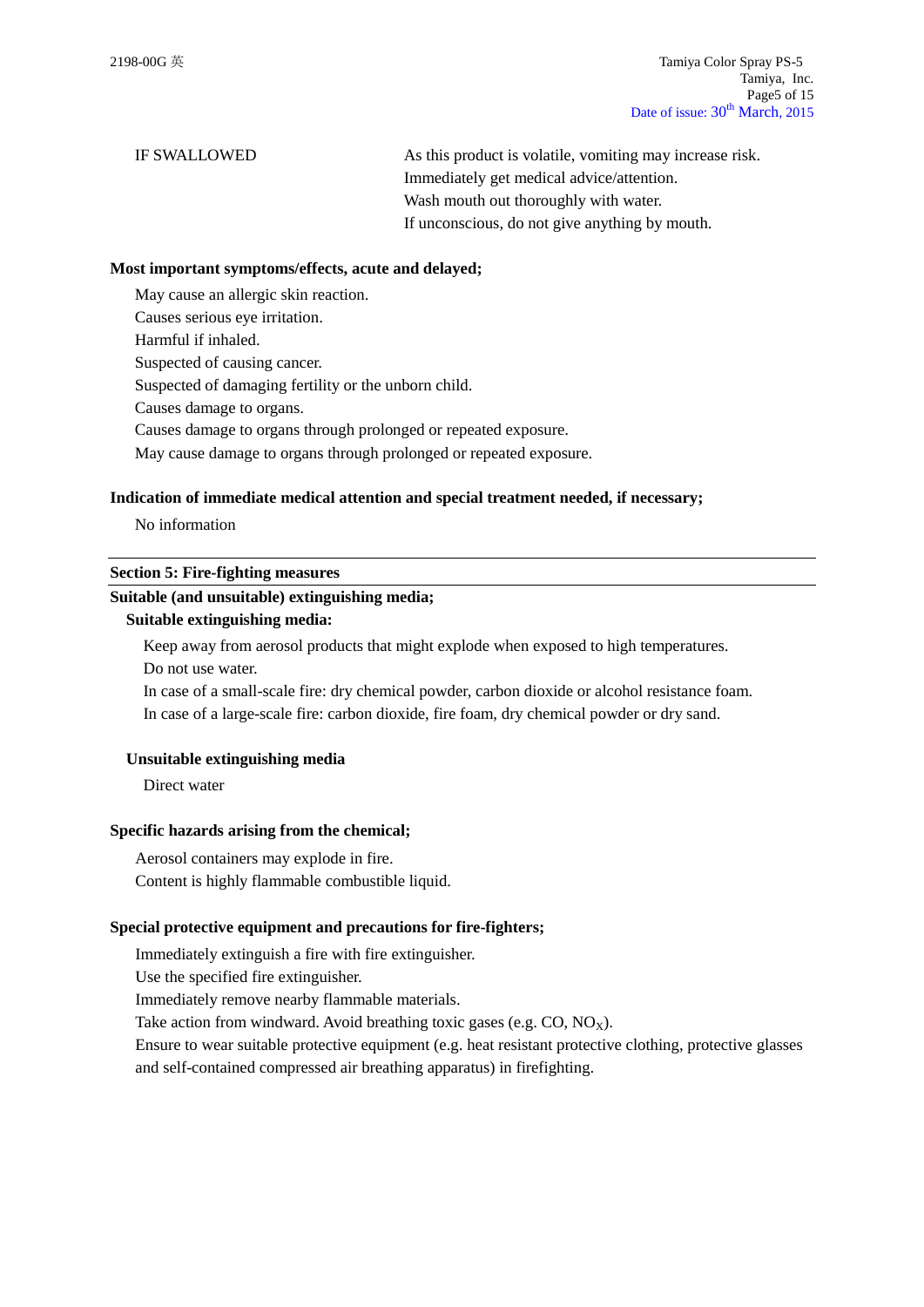#### **Section 6: Accidental release measures**

#### **Personal precautions, protective equipment, and emergency procedures;**

Appropriate protective equipment must be worn when handling spill of this material.

May cause organic solvent poisoning.

Hazardous to human health. This product has risk of acute or chronic effects.

Before taking any measures in the event of gas leakage (blowout), approach the spot from the windward side to empty out the gas container, with the leaking area facing upward.

Quickly remove ignition sources, high temperature materials or combustible materials from the surrounding. Evacuate people downwind from the fire. Keep out except responsible personnel.

Set up dry chemical powder or fire foam in preparation for ignition.

Pick up the gas container using tools made from materials that avoid impact/static-induced sparks (anti-spark).

Ventilate confined spaces before entering.

Wear suitable protective equipment (e.g. gloves, protective mask, apron and goggle).

Avoid release into the environment because spilled product may cause local effects.

In case of a small amount of spill, collect spilled product by absorbing in dry sand or sawdust and followed by placing it in a waste container.

If case of large amounts, prevent leakage and enclose by embankment.

Collect leakage into a closed container and then move to safe place.

Do not allow leakage to enter drains or sewers.

Dispose of contaminants or wastes in accordance with applicable laws and regulations.

#### **Methods and materials for containment and cleaning up;**

Immediately remove ignition sources nearby, and set up dry chemical powder or fire foam in preparation for ignition.

Do not walk over leaked materials more than necessary.

Use non-sparking tools.

#### **Section 7: Handling and storage**

#### **Precautions for safe handling**

## **Protective measures:**

Install appropriate equipment and wear suitable protective apparatus described in "Section 8: Exposure controls/personal protection".

For protection against static electricity, grounding all equipment and use explosion proof (increased safety type) electric apparatus. Take necessary measures against static electricity. Wear electro conductive work clothes and shoes.

Use anti-spark tools.

Handle the product in a well-ventilated area and accordingly store in a closed container.

If used in a closed place, install sufficient local ventilation equipment and wear suitable protective equipments during work.

Do not handle until all safety precautions have been read and understood.

Wear protective equipment to prevent from exposure.

Do not use fire, spark or high temperature materials around the product.

Do not spray on an open flame.

Containers may burst when exposed to high temperatures.

When transporting, avoid making impacts on container or handling violently. Load so that falling,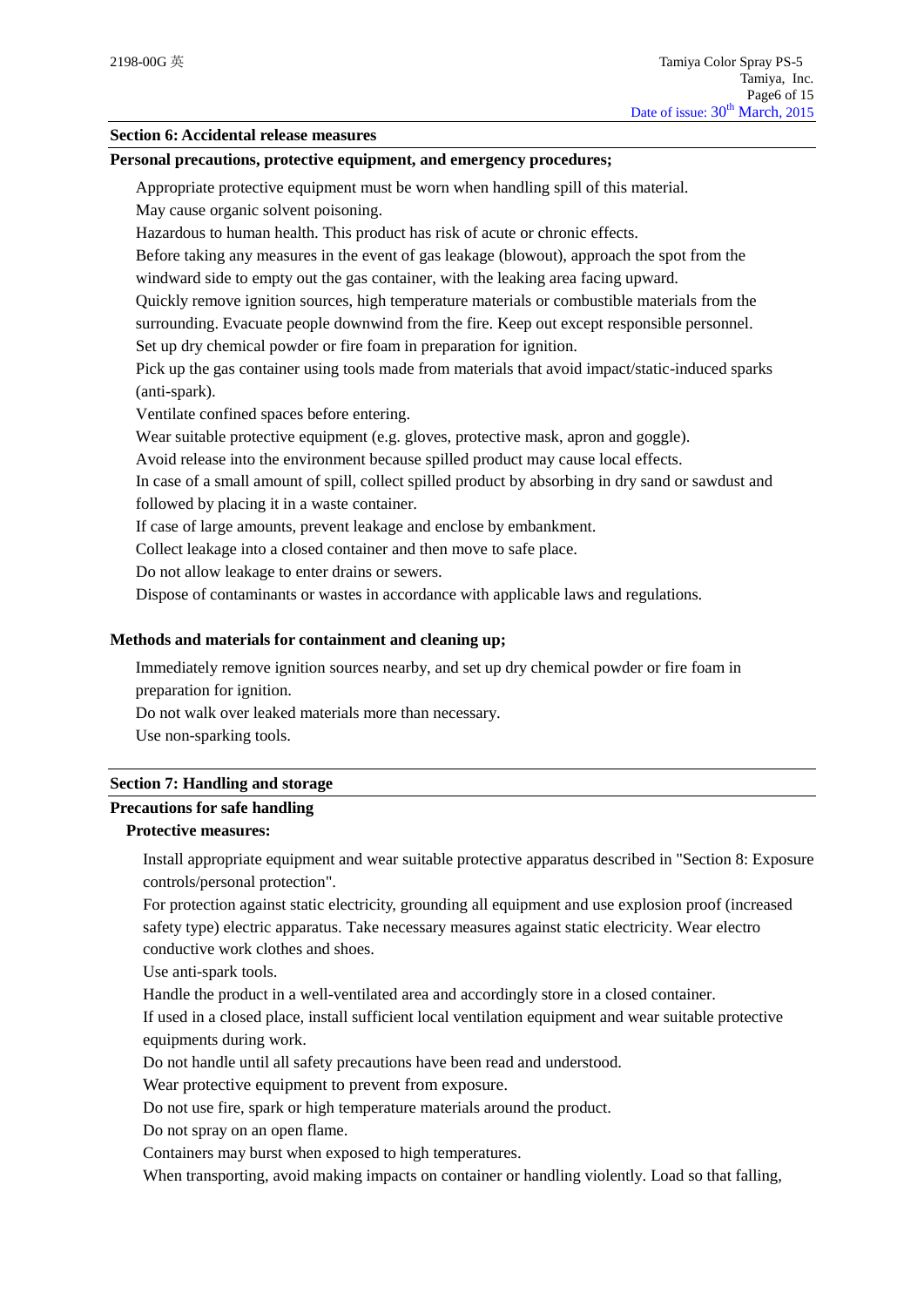dropping off or damage will not occur.

Wear suitable protective equipment to avoid contact with skin, mucosa, clothing, or eyes. Do not contact, inhale or swallow this product.

Use only outdoors or in a well-ventilated area.

#### **Advice on general occupational hygiene:**

Wash hands thoroughly after handling.

#### **Conditions for safe storage, including any incompatibilities**

#### **Technical measures:**

In the storage area, install adequate light and ventilation systems to handle hazardous materials. Take precautionary measures against static discharge.

#### **Incompatible materials:**

Strong oxidizers and strong alkali

### **Conditions for safe storage:**

Keep out of reach of children. Keep away from direct sunlight and store in a well ventilated place. Because gas may leak or blow out from a rusted container, avoid storing this product in high-humidity environments near water sources.

Keep away from sources of ignition or heat.

Do not put this product at place over 40°C.

Electrical equipment used in the storage area must be explosion- proof and grounded.

#### **Packing material:**

Use the packaging container in accordance with regulations.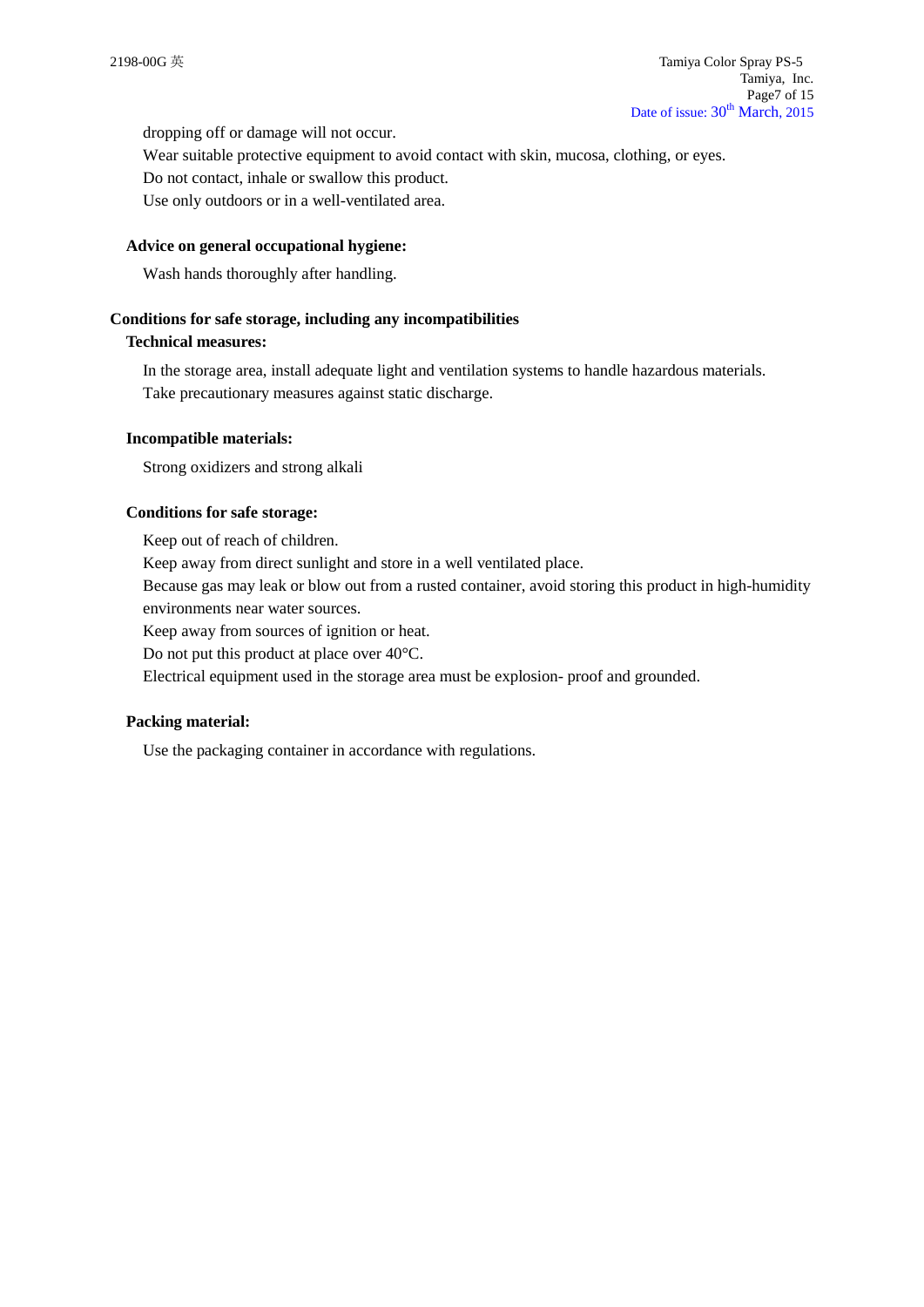|  |  | Section 8: Exposure controls/personal protection |  |
|--|--|--------------------------------------------------|--|
|--|--|--------------------------------------------------|--|

| <b>Occupational Exposure Limits;</b> |                                                                |
|--------------------------------------|----------------------------------------------------------------|
| <b>OSHA PEL</b>                      | 150 ppm, 710 mg/m <sup>3</sup> ( <i>n</i> -Butyl acetate)      |
|                                      | 150 ppm, 700 mg/m <sup>3</sup> (Isobutyl acetate)              |
|                                      | 100 ppm, 307 mg/m <sup>3</sup> (Methyl isobutyl ketone         |
|                                      | (Hexone))                                                      |
|                                      | 50 ppm, 240 mg/m <sup>3</sup> (2-Butoxyethanol (EGBE))         |
|                                      | 100 ppm, 300 mg/m <sup>3</sup> (Isobutanol (Isobutyl alcohol)) |
|                                      | 1,000 ppm, 2,400 mg/m <sup>3</sup> (Acetone)                   |
|                                      | 50 ppm, 200 mg/m <sup>3</sup> (Cyclohexanone)                  |
|                                      | 50 ppm, 240 mg/m <sup>3</sup> (Diacetone alcohol               |
|                                      | (5-Hydroxy-4-methyl-2-pentanone))                              |
|                                      | 10 ppm, 30 mg/m <sup>3</sup> (Vinyl acetate)                   |
|                                      | $3.5 \text{ mg/m}^3$ (Carbon black)                            |
| ACGIH TLV-TWA (2014)                 | 150 ppm, 713 mg/m <sup>3</sup> ( <i>n</i> -Butyl acetate)      |
|                                      | 150 ppm, 713 mg/m <sup>3</sup> (Isobutyl acetate)              |
|                                      | 20 ppm, 82 mg/m <sup>3</sup> (Methyl isobutyl ketone (Hexone)) |
|                                      | 20 ppm, 97 mg/m <sup>3</sup> (2-Butoxyethanol (EGBE))          |
|                                      | 50 ppm, 152 mg/m <sup>3</sup> (Isobutanol (Isobutyl alcohol))  |
|                                      | 500 ppm, $1,188$ mg/m <sup>3</sup> (Acetone)                   |
|                                      | 20 ppm (Cyclohexanone)                                         |
|                                      | 50 ppm, 238 mg/m <sup>3</sup> (Diacetone alcohol               |
|                                      | (5-Hydroxy-4-methyl-2-pentanone))                              |
|                                      | 10 ppm, 35 mg/m <sup>3</sup> (Vinyl acetate)                   |
|                                      | $3.5 \text{ mg/m}^3$ (Carbon black)                            |
| ACGIH TLV-STEL (2014)                | 200 ppm, 950 mg/m <sup>3</sup> ( <i>n</i> -Butyl acetate)      |
|                                      | 75 ppm, 307 mg/m <sup>3</sup> (Methyl isobutyl ketone          |
|                                      | (Hexone))                                                      |
|                                      | 750 ppm, 1,782 mg/m <sup>3</sup> (Acetone)                     |
|                                      | 50 ppm (Cyclohexanone)                                         |
|                                      | 15 ppm, 53 mg/m <sup>3</sup> (Vinyl acetate)                   |

## **Appropriate engineering controls;**

Use explosion proof equipment.

Take precautionary measures against static discharge.

Install eye washer and safety shower around the handling place.

With the help of a ventilator, prevent the gas steam from staying afloat.

In handling this product, make sure that there are no high-temperature devices or potential ignition sources nearby.

If used indoor, install equipment to prevent workers from direct exposure, or provide local exhaust ventilation system to prevent workers exposed to vapors.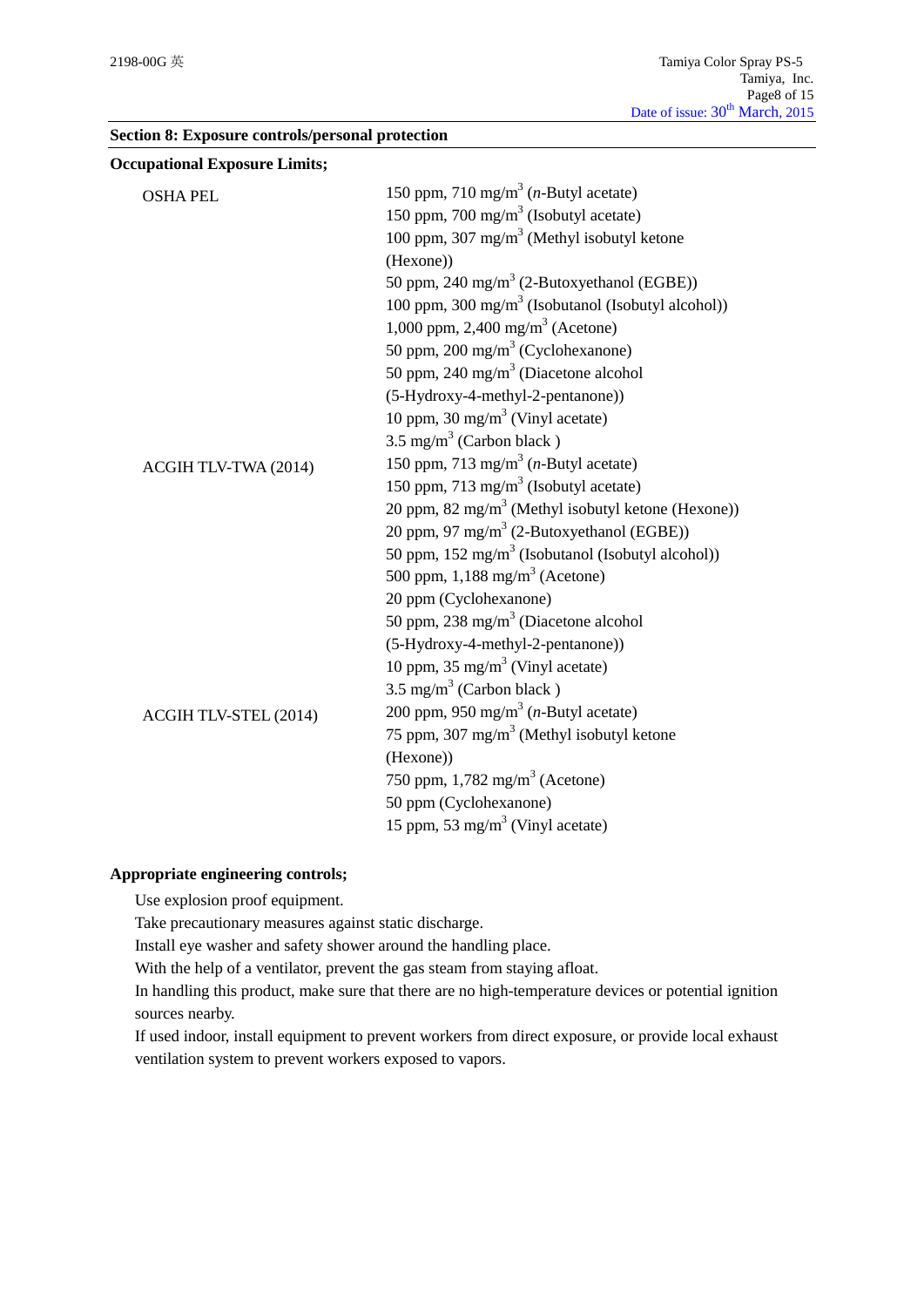## **Individual protection measures, such as personal protective equipment;**

| Respiratory protection   | Wear gas mask for organic gases, dust mask and/or              |
|--------------------------|----------------------------------------------------------------|
|                          | air-supplied respirator (in confined spaces) if necessary.     |
| Hand protection          | Wear solvent resistance protective gloves if necessary.        |
| Eye protection           | Wear protective glasses (goggle or with a side plate) or face  |
|                          | protector if necessary.                                        |
| Skin and body protection | Wear protective clothing, boots or solvent resistance apron if |
|                          | necessary.                                                     |

## **Hygiene measure**

Do not eat, drink or smoke during work. Wash hands thoroughly after handling.

#### **Section 9: Physical and chemical properties**

|                               | Product Liquid      | Propellant (DME)                  |
|-------------------------------|---------------------|-----------------------------------|
| Appearance                    | <b>Black liquid</b> | Under atmospheric pressure: Clear |
| (physical state, color, etc.) |                     | and colourless liquefied gas      |
|                               |                     | In pressure container: Clear and  |
|                               |                     | colourless liquid                 |
| Odor                          | Solvent odor        | Slight sweet odor                 |
| Odor threshold                | No information      | No information                    |
| pH                            | Not available       | Not applicable                    |
| Melting point/freezing        |                     | $-141.5$ °C                       |
| point                         |                     |                                   |
| Initial boiling point and     | $56.2 - 171.2$ °C   | $-24.82$ °C                       |
| boiling range                 |                     |                                   |
| Flash point                   | $-17^{\circ}$ C     | $-41.1$ °C                        |
| Evaporation rate              | No information      | No information                    |
| Flammability (solid, gas)     | No information      | No information                    |
| Upper/lower flammability      | No information      | No information                    |
| or explosive limits           |                     |                                   |
| Vapor pressure                | 24.6 KPa (20°C)     | 0.41 MPa $(20^{\circ}C)$          |
| Vapor density                 | No information      | $1.59$ (Air = 1)                  |
| Relative density              | No information      | No information                    |
| Solubility (ies)              |                     | Water: 7.0 g/100 cc               |
|                               |                     | $(18^{\circ}$ C 760 mmHg)         |
| Partition coefficient:        | No information      | No information                    |
| $n$ -octanol/water            |                     |                                   |
| Auto-ignition temperature     | No information      | No information                    |
| Decomposition temperature     | No information      | No information                    |
| Viscosity                     | No information      | No information                    |
| Ignition point                | $>244$ °C           | $350^{\circ}$ C                   |
| Range of explosion            | 1.1 - 15.0 vol%     | 3.4 - 24 vol%                     |
| Specific gravity              | ca. 0.9             | $0.661(20^{\circ}C)$              |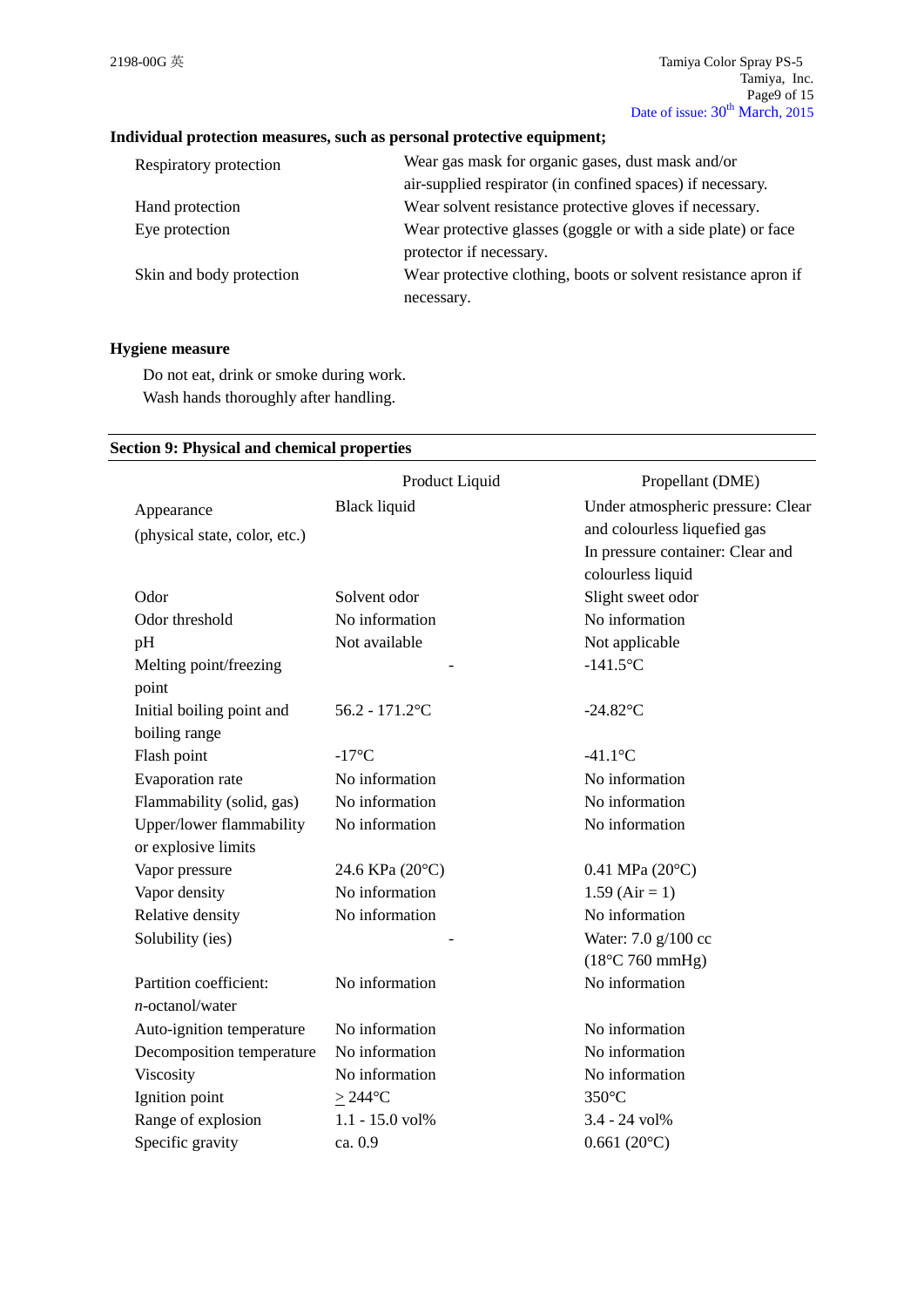#### **Other information**

No information

#### **Section 10: Stability and reactivity**

#### **Reactivity**

This product may explode at 40˚C or above. Static electrical charge may induce explosion.

### **Chemical stability**

This product is a flammable liquefied gas, which tends to form an explosive gas mixture with air.

### **Possibility of hazardous reactions**

This product contains high-pressure gas. This product may explode due to heating and shock. The use of this product in cars may cause smothering or lack of oxygen. Thoroughly ventilate car after use. Before ventilating, make sure of the absence of ignition sources nearby. Keep in mind that the gas tends to stay afloat at lower positions.

### **Conditions to avoid**

Storage under high temperature and humidity conditions and use near fire (ignition source such as flame or sparks).

#### **Incompatible materials**

Strong oxidizers and strong alkali

### **Hazardous decomposition products**

May produce toxic gases (e.g.  $CO$ ,  $NO<sub>x</sub>$ ) by inflammation.

#### **Section 11: Toxicological information**

#### **Symptoms related to the physical, chemical and toxicological characteristics;**

Information on product:

| Acute toxicity (inhalation: vapors):     | This product is classified Category 4 by GHS classification.  |
|------------------------------------------|---------------------------------------------------------------|
| Acute toxicity (inhalation: dust, mist): | This product is classified Category 5 by GHS classification.  |
| Skin corrosion//Irritation               | This product is classified Category 3 by GHS classification.  |
| Serious eye damage/irritation:           | This product is classified Category 2A by GHS classification. |
| Skin sensitization:                      | This product is classified Category 1 by GHS classification.  |
| Carcinogenicity:                         | This product is classified Category 2 by GHS classification.  |
| Reproductive toxicity:                   | This product is classified Category 2 by GHS classification.  |
| Specific target organ toxicity single    | This product is classified Category 1 (liver, blood,          |
| exposure:                                | respiratory system, kidneys, central nerves and central       |
|                                          | nervous system) by GHS classification.                        |
| Specific target organ toxicity repeated  | This product is classified Category 1 (kidneys and systemic   |
| exposure:                                | toxicity) and Category 2 (blood) by GHS classification.       |
| Other toxicological information          | Contact of liquefied gas with skin may cause inflammation     |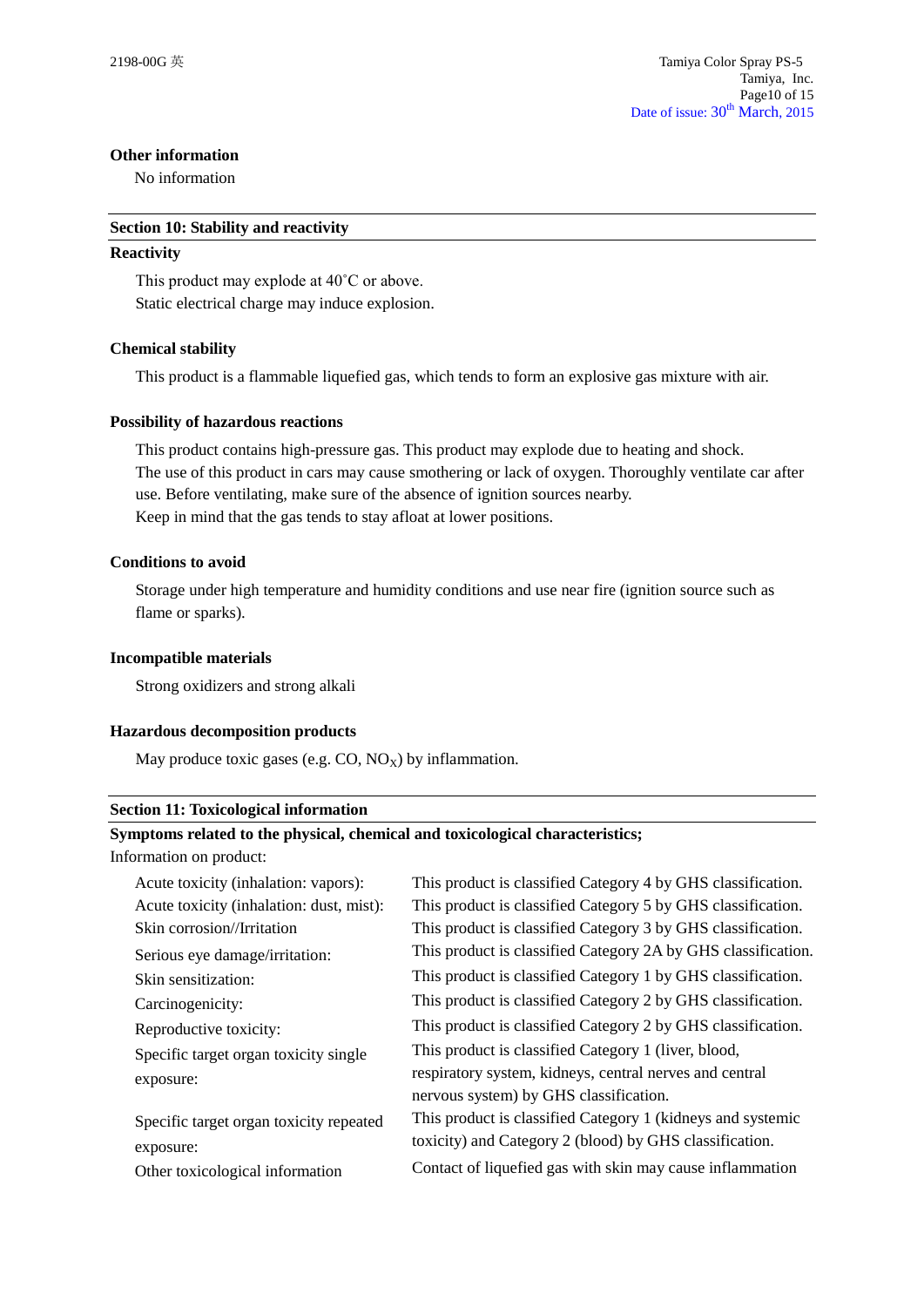| Information on ingredients:<br>Butyl acetate |                                                                                              |
|----------------------------------------------|----------------------------------------------------------------------------------------------|
| Acute toxicity (oral):                       | Rat $LD_{50} = 14,870$ mg/kg                                                                 |
| Other toxicological information              | No information                                                                               |
|                                              |                                                                                              |
| iso-Butyl acetate                            |                                                                                              |
| Acute toxicity (oral):                       | Rat $LD_{50} = 15,400$ mg/kg                                                                 |
| Other toxicological information              | No information                                                                               |
| Methyl isobutyl ketone                       |                                                                                              |
| Acute toxicity (oral):                       | Rat $LD_{50} = 2,080$ mg/kg                                                                  |
| Carcinogenicity:                             | Methyl isobutyl ketone is classified Group 2B by IARC.                                       |
| Other toxicological information              | No information                                                                               |
|                                              |                                                                                              |
| Ethylene glycol mono- $n$ -butyl ether       |                                                                                              |
| Acute toxicity (oral):                       | Rat $LD_{50} = 500$ mg/kg<br>Ethylene glycol mono- $n$ -butyl ether is classified Group 3 by |
| Carcinogenicity:                             | IARC.                                                                                        |
| Other toxicological information              | No information                                                                               |
| iso-Butyl alcohol                            |                                                                                              |
| Acute toxicity (oral):                       | Rat $LD_{50} = 2,460$ mg/kg                                                                  |
| Other toxicological information              | No information                                                                               |
|                                              |                                                                                              |
| Acetone                                      |                                                                                              |
| Acute toxicity (oral):                       | Rat $LD_{50} = 6,800$ mg/kg                                                                  |
| Other toxicological information              | No information                                                                               |
| Cyclohexanone                                |                                                                                              |
| Acute toxicity (oral):                       | Rat $LD_{50} = 1,544 - 1,620$ mg/kg                                                          |
| Carcinogenicity:                             | Cyclohexanone is classified Group 3 by IARC.                                                 |
| Other toxicological information              | No information                                                                               |
| Diacetone alcohol                            |                                                                                              |
| Acute toxicity (oral):                       | Rat $LD_{50} = 4,000$ mg/kg                                                                  |
| Other toxicological information              | No information                                                                               |
|                                              |                                                                                              |
| Vinyl acetate                                |                                                                                              |
| Acute toxicity (oral):                       | Rat $LD_{50} = 2,900$ mg/kg                                                                  |
| Carcinogenicity:                             | Vinyl acetate is classified Group 2B by IARC.<br>No information                              |
| Other toxicological information              |                                                                                              |
|                                              |                                                                                              |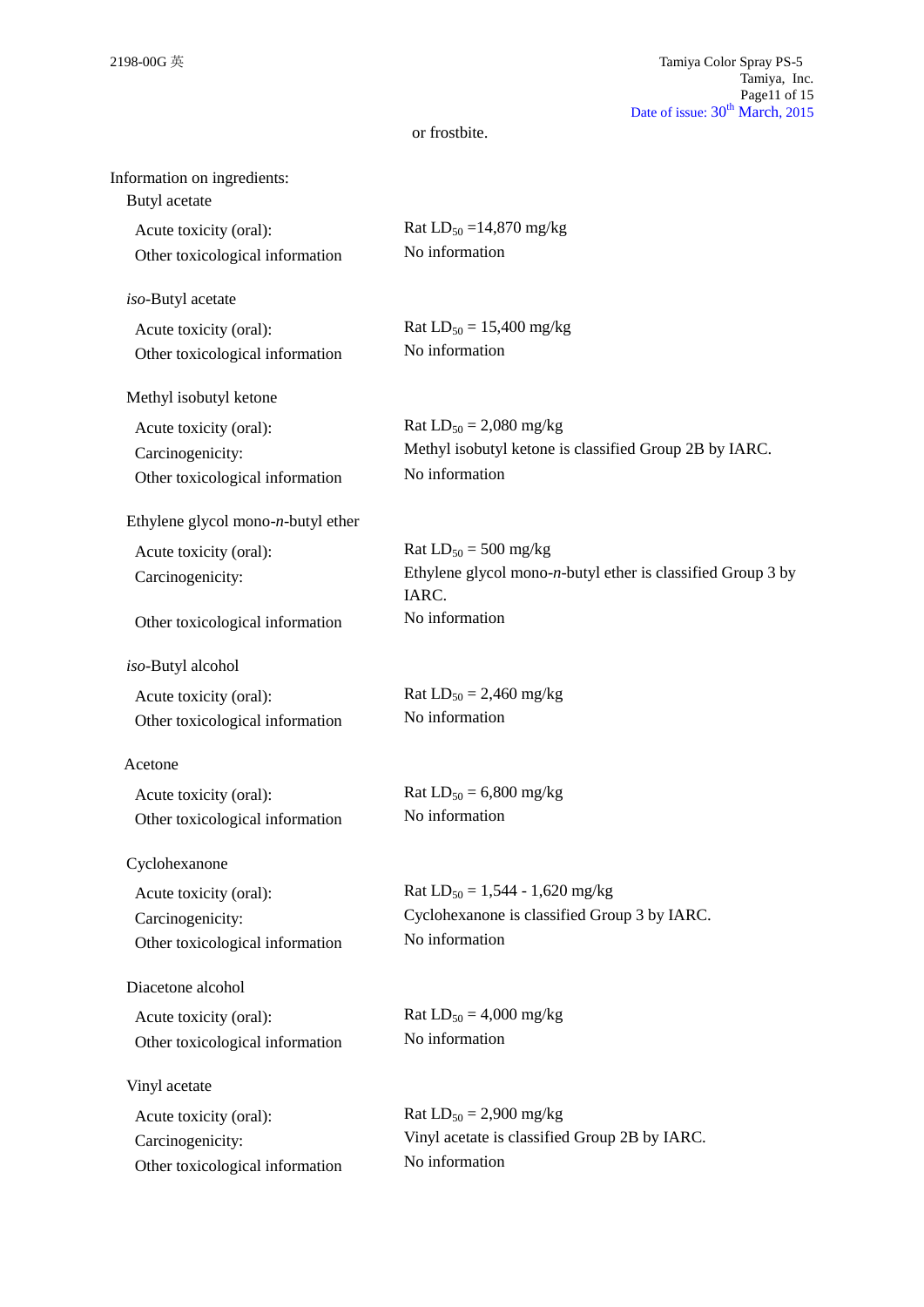Carbon black

| Acute toxicity (oral):          | No information                               |
|---------------------------------|----------------------------------------------|
| Carcinogenicity:                | Carbon black is classified Group 2B by IARC. |
| Other toxicological information | No information                               |

#### **Delayed and immediate effects and also chronic effects from short- and long-term exposure;**

May cause an allergic skin reaction. Causes serious eye irritation. Harmful if inhaled. Suspected of causing cancer. Suspected of damaging fertility or the unborn child. Causes damage to organs. Causes damage to organs through prolonged or repeated exposure. May cause damage to organs through prolonged or repeated exposure.

## **Numerical measures of toxicity (such as acute toxicity estimates);**

Acute toxicity was estimated based on ingredients of the product by additivity formula.

| <b>Section 12: Ecological information</b> |                                                                             |
|-------------------------------------------|-----------------------------------------------------------------------------|
| <b>Ecotoxicity:</b>                       |                                                                             |
| Information on product:                   | No information                                                              |
| Information on ingredients:               |                                                                             |
| Polyvinyl chloride-polyvinyl acetate      |                                                                             |
| Aquatic acute toxicity:                   | No information                                                              |
| Aquatic chronic toxicity:                 | No information                                                              |
| Butyl acetate                             |                                                                             |
| Aquatic acute toxicity:                   | A toxicity rank for aquatic life is 100 - 10ppm.                            |
| Aquatic chronic toxicity:                 | No information                                                              |
| iso-Butyl acetate                         |                                                                             |
| Aquatic acute toxicity:                   | A toxicity rank for aquatic life is 1,000 ppm.                              |
| Aquatic chronic toxicity:                 | No information                                                              |
| Methyl isobutyl ketone                    |                                                                             |
| Aquatic acute toxicity:                   | Fish (Carassius auratus auratus) $24h$ -TLm = $460$ mg/L                    |
| Aquatic chronic toxicity:                 | No information                                                              |
| Ethylene glycol mono- $n$ -butyl ether    |                                                                             |
| Aquatic acute toxicity:                   | Fish ( <i>Carassius auratus auratus</i> ) 24h-LC <sub>50</sub> = 1,700 mg/L |
| Aquatic chronic toxicity:                 | No information                                                              |
| iso-Butyl alcohol                         |                                                                             |
| Aquatic acute toxicity:                   | Fish ( <i>Carassius auratus auratus</i> ) $24h$ -TLm = $2,600$ mg/L         |
|                                           |                                                                             |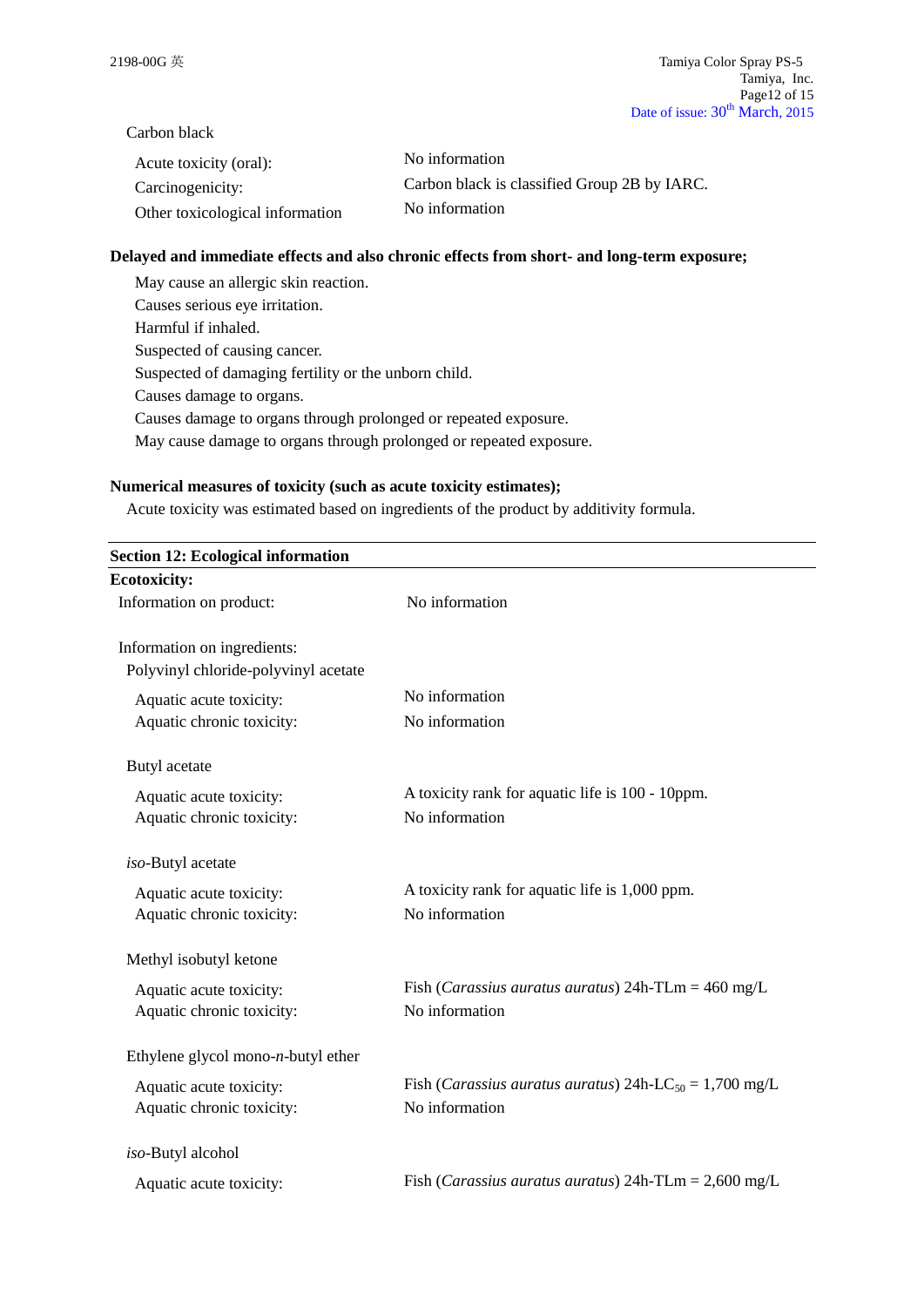| Aquatic chronic toxicity:            | No information                                                                                                           |
|--------------------------------------|--------------------------------------------------------------------------------------------------------------------------|
| Acetone                              |                                                                                                                          |
| Aquatic acute toxicity:              | Fish ( <i>Lepomis macrochirus</i> ) 96h-TLm = $8,300$ mg/L                                                               |
| Aquatic chronic toxicity:            | No information                                                                                                           |
| Cyclohexanone                        |                                                                                                                          |
| Aquatic acute toxicity:              | Fish (Pimephales promelas) 96h-LC <sub>50</sub> = 527 mg/L<br>Fish (Bluegill sunfish) $48h$ -LC <sub>50</sub> = 460 mg/L |
| Aquatic chronic toxicity:            | No information                                                                                                           |
| Diacetone alcohol                    |                                                                                                                          |
| Aquatic acute toxicity:              | Fish ( <i>Carassius auratus auratus</i> ) $LC_{50} = 12,250/8,930$ mg/L                                                  |
| Aquatic chronic toxicity:            | No information                                                                                                           |
| Vinyl acetate                        |                                                                                                                          |
|                                      | Fish (Oryzias latipes) $LC_{50} = 2.39$ mg/L                                                                             |
| Aquatic acute toxicity:              | Fish ( <i>Lepomis macrochirus</i> ) 96h-LC <sub>50</sub> = $18mg/L$                                                      |
|                                      | Crustaceans (Daphnia magna) $EC_{50} = 52/330$ mg/L                                                                      |
| Aquatic chronic toxicity:            | No information                                                                                                           |
| Carbon black                         |                                                                                                                          |
| Aquatic acute toxicity:              | No information                                                                                                           |
| Aquatic chronic toxicity:            | No information                                                                                                           |
| Dimethyl ether (as propellant)       |                                                                                                                          |
| Aquatic acute toxicity:              | No information                                                                                                           |
| Aquatic chronic toxicity:            | No information                                                                                                           |
| Persistence and degradability:       |                                                                                                                          |
| Information on product:              | No information                                                                                                           |
| Information on ingredients:          |                                                                                                                          |
| Polyvinyl chloride-polyvinyl acetate |                                                                                                                          |
| No information                       |                                                                                                                          |
| Butyl acetate                        |                                                                                                                          |
| Readily degradable.                  |                                                                                                                          |
| iso-Butyl acetate                    |                                                                                                                          |
| Readily degradable.                  |                                                                                                                          |
| Methyl isobutyl ketone               |                                                                                                                          |
| Readily degradable.                  |                                                                                                                          |
|                                      |                                                                                                                          |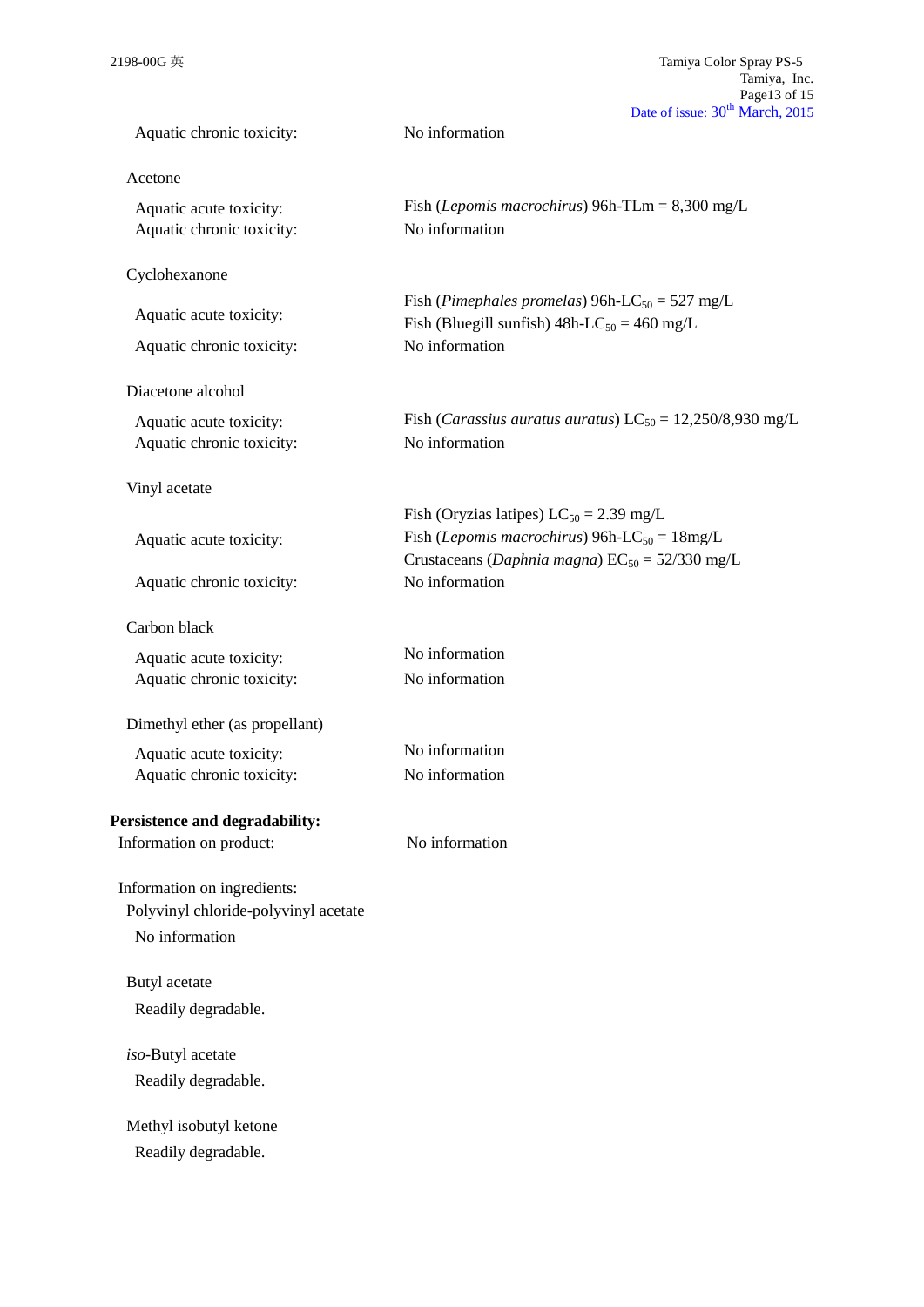| Ethylene glycol mono-n-butyl ether |                                                                                         |
|------------------------------------|-----------------------------------------------------------------------------------------|
| Readily degradable.                |                                                                                         |
| iso-Butyl alcohol                  |                                                                                         |
| Readily degradable.                |                                                                                         |
| Acetone                            |                                                                                         |
| Degradable by activated sludge.    |                                                                                         |
| Cyclohexanone                      |                                                                                         |
| No information                     |                                                                                         |
| Diacetone alcohol                  |                                                                                         |
| Readily degradable.                | No informatio                                                                           |
| Vinyl acetate                      |                                                                                         |
|                                    | Readily degradable (degradation by $BOD = 90\%$ ) and bioaccumulative potential is low. |
| Carbon black                       |                                                                                         |
| No information                     |                                                                                         |
| Dimethyl ether (as propellant)     |                                                                                         |
| No information                     |                                                                                         |
| <b>Bioaccumulative potential:</b>  |                                                                                         |
| Information on product:            | No information                                                                          |
| <b>Mobility in soil:</b>           |                                                                                         |
| Information on product:            | No information                                                                          |
| Other adverse effects:             |                                                                                         |

No information available at this time. However, be careful because the leakage or disposal of the product may cause affects to the environment.

## **Section 13: Disposal considerations**

### **Waste treatment methods**

Dispose of material waste in accordance with governmental regulations.

Prevent release of material into natural.

Incinerate in a where permitted by appropriate federal, state and local regulations.

Comply with all federal, state and local regulations.

Do not dump this product into sewers, on the ground or into any body of water.